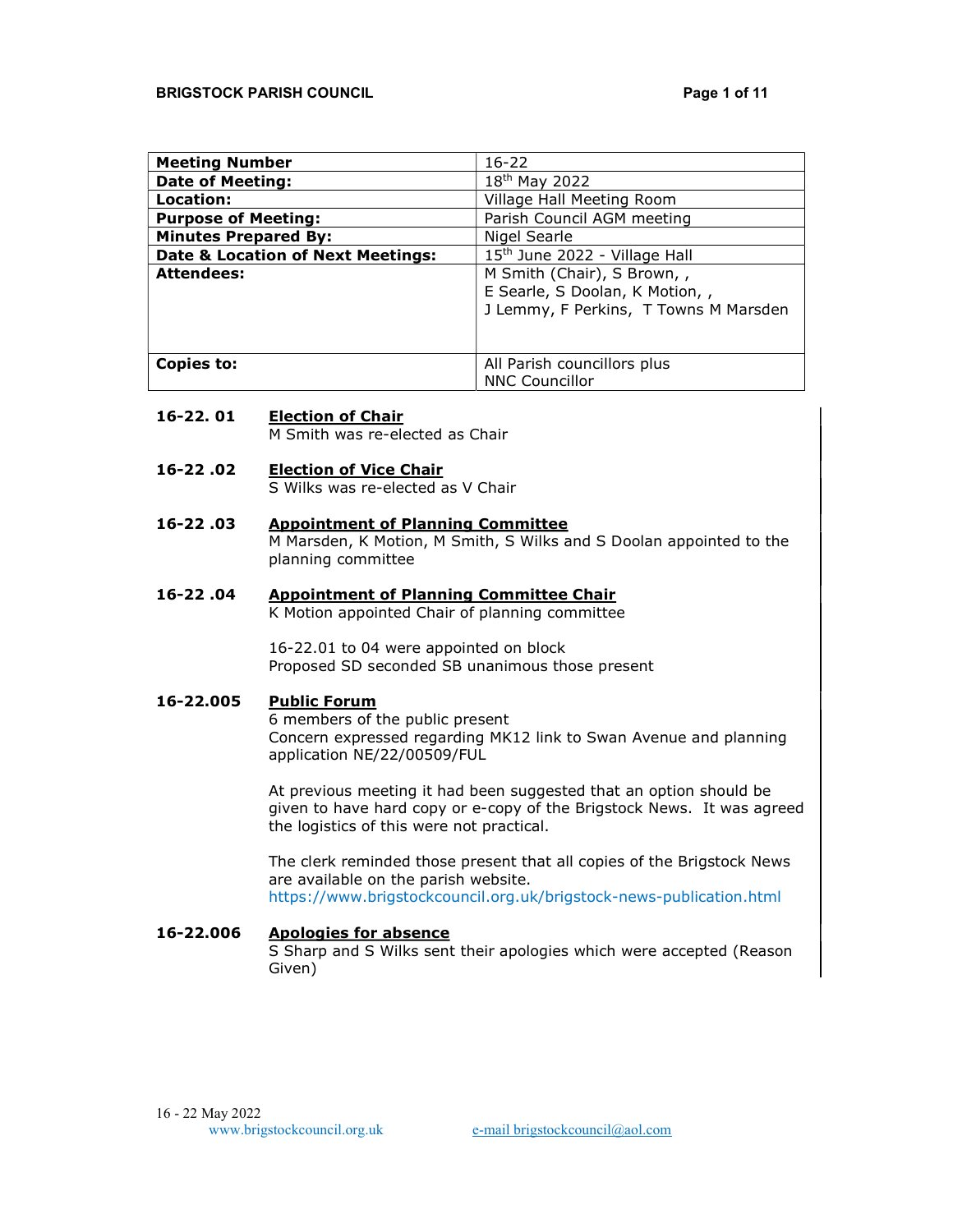### **BRIGSTOCK PARISH COUNCIL EXECUTE 2 OF 11**

16-22.007 Declaration of interests None 16-22.008 Police report No police report. The Clerk stated that it was still not possible to get the details of our local officers and their photographs. 16-22.009 Approve Minutes of previous meetings Minutes of meeting 15/22 were approved as a true record of the meeting and signed by the chair. 16-22.010 Matters arising See action diary attached The following have been resolved 15-22.002i, 15-22.010, 15-22.012i, 15-22.012ii, 15-22.013, 15- 22.018a, 15-22.018b, 15-22.018c, 15-22.018d 16-22.011 Finance Approve and sign off monthly accounts 16-22.011i Income Pound rent and the contract of the contract of the contract of the contract of the contract of the contract of the contract of the contract of the contract of the contract of the contract of the contract of the contract of Allotment rent  $£10.00$  £15.00 16-22.0011ii Expenditure VAT Content 361 Brampton valley group  $£550.00$   $£110.00$ 362 R&G £897.60 £149.60 363 BHIB Insurance **E977.72** 364 Newsletter **E100.00** 

365 SW Jubille expenses £50.00 366 N Searle **E**685.76 £4.81 Clerking fee April and May £614.66 Telephone & internett £35.00 Brochure dispenser £18.90 Paper £7.00 Postage £10.20 £685.76 367 Lisa Jones £72.00 £3,333.08 £264.41

### SALIX Loan outstanding £2,100:00 (one payment left Aug to clear loan)

16-22.011iii The Clerk was authorised to pay these accounts Proposed SB Seconded JL Unanimous those present

16 - 22 May 2022 www.brigstockcouncil.org.uk e-mail brigstockcouncil@aol.com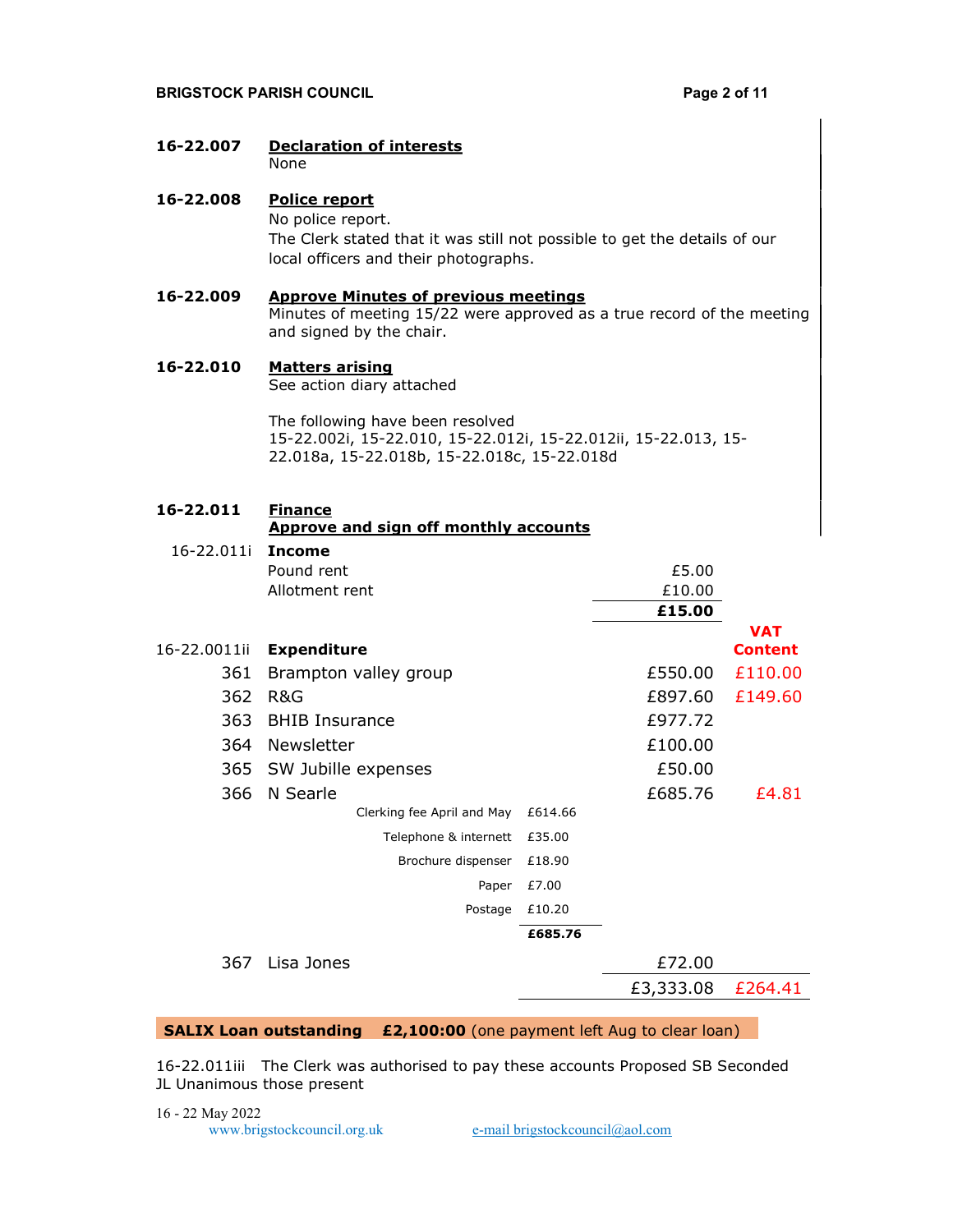### **BRIGSTOCK PARISH COUNCIL EXECUTE 2 OF 11 Page 3 of 11**

### 16-22.011iiii Protected Funds

|                                                | <b>TOTAL</b> | £8,471.43              |  |
|------------------------------------------------|--------------|------------------------|--|
| Flood grant<br>Holding for School ex playgroup |              | £1,765:00<br>£1,042.13 |  |
| Jubilee celebrations                           |              | £228:00                |  |
| Noticeboard Grant                              |              | £254.40                |  |
| Swan Avenue footpath                           |              | £1,660:00              |  |
| Firework funds (Holding £1,200:00 for PTA)     |              | £3,522.30              |  |
|                                                |              |                        |  |

Note the VE celebration grant of £350:00 which could not be spent at the time due to covid is now being used for the jubilee celebrations

### 16-22.011v Appoint Auditor for 2022 2023

It was agreed to appoint Mr David Oldham as internal auditor.

### 16-22.0012 Planning

16-22.012i New applications since last meeting Application NE/22/00490/FUL Installation of a glass awning at the rear of the building. | 68 High Street Brigstock No Objection Application NE/22/00581/FUL Replacement windows and doors, new gates, new roof to sun room The Corner House Latham Street Brigstock Kettering NN14 3HD No Objection Application NE/22/00509/FUL Two storey dwelling with single storey granny annexe. | 1 Hunter Rise Brigstock There was no objection to the actual development of the property but the council were unanimous that the conditions regarding the boundary and MK 12 should be applied to this application. There was also concern regarding the height of the proposed boundary fencing.

The clerk gave a resume of the planning history of this site.

To avoid any misinterpretation by the applicant of the response to be given to NNC. The clerk was authorised to outline previous site development history, request that a condition regarding the removal of any obstruction to accessing the Swan Avenue link from MK12 be removed prior to any development being commenced, plus the existing boundary fence to remain in the current position, and express concern over the height of the proposed boundary fence. It was noted that the planning application did not include the building being constructed on the north east of the site boundary. To avoid any confusion this response was unanimous agreed by the council.

- 16-22.012ii Previous applications update NE/22/00364/FUL 18 Hall Hill Approved
- 16-22.012ii Other planning issues Concern expressed as to the lack of enforcement information on the woodyard clerk to chase ACTION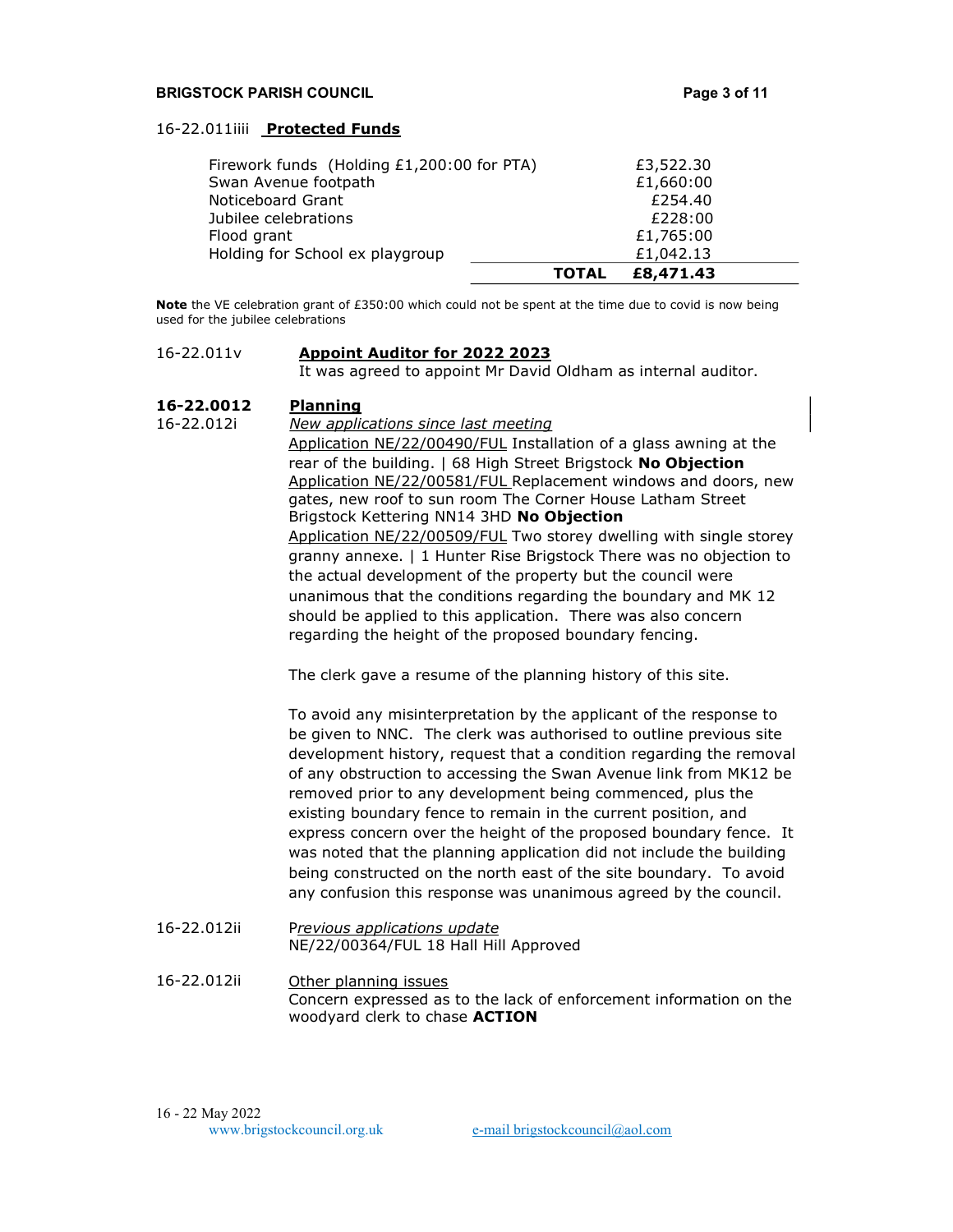| 16-22.013 | 5 Year plan<br>The 5 year plan has been updated to reflect the commitment of the<br>council over the plan life. It provides a detailed overview of the<br>council business and activities for the new Clerk in 2023. |
|-----------|----------------------------------------------------------------------------------------------------------------------------------------------------------------------------------------------------------------------|
| 16-22.014 | <b>Risk assessments</b><br>Finance and management risk assessment tabled at the meeting. It<br>was agreed this should be signed off at the June Meeting <b>ACTION</b>                                                |
| 16-22.015 | Insurance<br>The issue regarding the $E80:00$ increase in premium has been<br>resolved. The premium increase is now £7:00.                                                                                           |
| 16-22.016 | <b>Equality Policy review</b><br>Equality Policy was reviews by SD. The revised document was<br>tabled at the meeting. It was agreed this should be signed off at the<br>June Meeting <b>ACTION</b>                  |
| 16-22.017 | <b>Flood monitoring system</b><br>Mr Leacroft updated the council on the progress of the monitoring<br>unit which appears to meet our needs. Will report back at the June                                            |

Concern expressed at the systems being put in place to deal with the Cowthick development. Previously at a meeting with our MP a meeting was to be arranged with the interested parties to go through these systems. The meeting has not taken place. Clerk to write to MP **ACTION** 

16-22.018 Support for village News Letter Agenda June meeting

meeting.

See comments in public forum

### 16-22.019 Maintenance

The work to repair the stone wall by the meadow gates is now nearing completion.

The wooden fence near the kissing gate is becoming unstable. The clerk to obtain quotation to make it secure as per the previous remedial action. We have received a price for the replacement of the fence £2,600:00 which will need budgeting for.

## 16-22.020 Litter pick for 2022

The annual event was not as well attended this year. Fortunately, due to the efforts of residents over the past year, the village has remained relativity free of litter. Many thanks to all who supported the litter pick.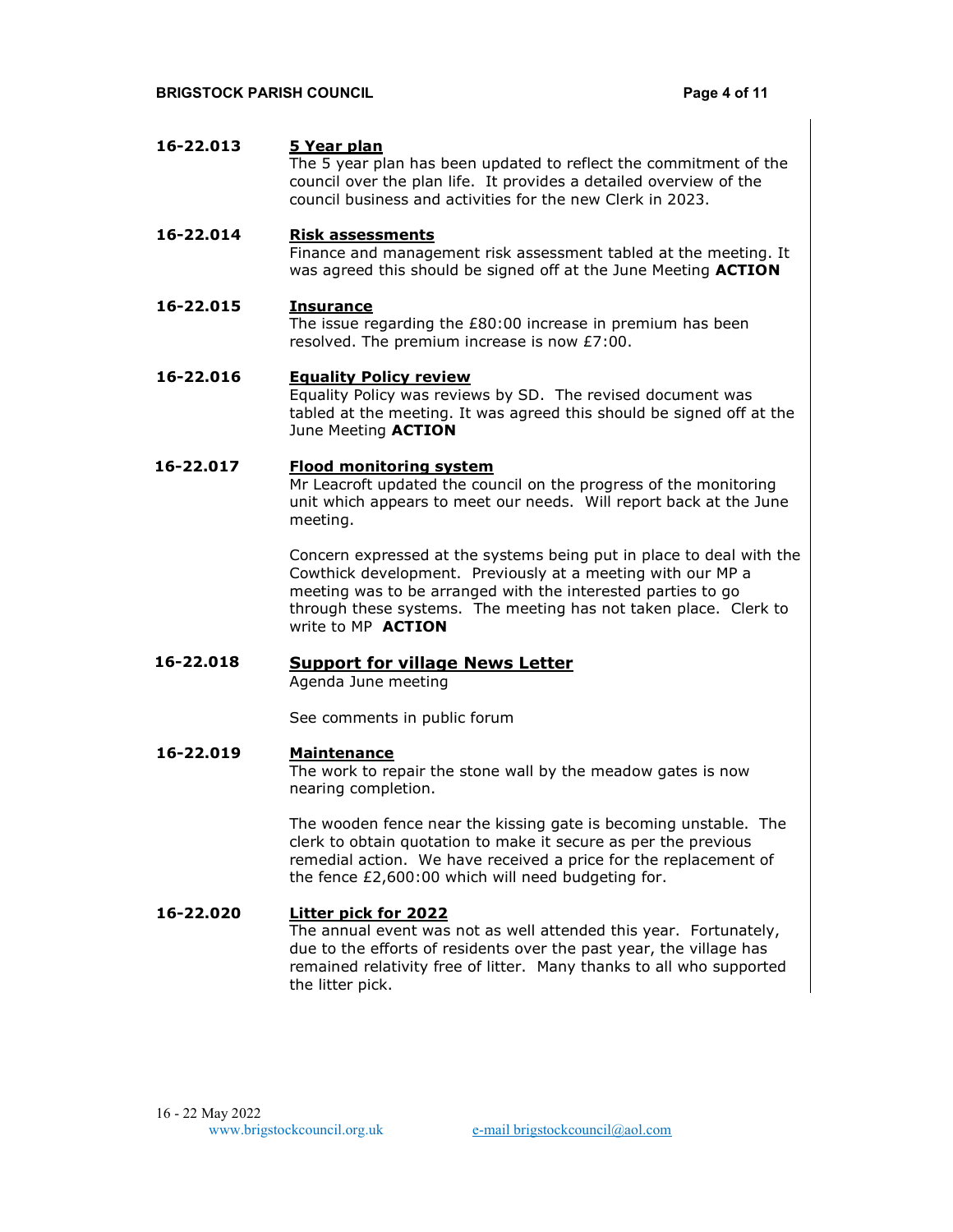| <b>BRIGSTOCK PARISH COUNCIL</b> |                                                                                                                                                                                                                                                       | Page 5 of 11 |
|---------------------------------|-------------------------------------------------------------------------------------------------------------------------------------------------------------------------------------------------------------------------------------------------------|--------------|
| 16-22.021                       | <b>Street Lighting</b> (Permanent agenda item)<br>Still experiencing issues with the SOLAR light in Bells Close. It<br>would appear that we now have a solution. When the contractor<br>removes the redundant lighting this will be attended to.      |              |
|                                 | Grace homes development. It was agreed that there should be only<br>one light on Stanion Road and three in the development. The clerk<br>will liaise with Grace Homes.                                                                                |              |
| 16-22.022<br>16-22.022i         | <b>Queens Jubilee</b><br>Joyce Howlett was successful in the nomination for being the<br>Jubilee Queen. ACTION                                                                                                                                        |              |
| 16-22.022ii                     | The Weldon Stone quotation of £300:00 to inscribe the Market<br>Cross was agreed <b>ACTION</b>                                                                                                                                                        |              |
| 16-22.022iii                    | Agenda next meeting for a decision of the location of the Jubilee<br>tree <b>ACTION</b>                                                                                                                                                               |              |
| 16-22.023                       | <b>School parking area</b><br>Agenda June meeting ACTION                                                                                                                                                                                              |              |
| 16-22.024                       | <b>Cemetery</b>                                                                                                                                                                                                                                       |              |
| 16-22.024i                      | The price $£1,350:00$ to remove the tree in the top left corner of the<br>cemetery was agreed. ACTION                                                                                                                                                 |              |
| 16-22.024ii                     | There are some memorials which are giving signs of instability.<br>Clerk to arrange for them to be made safe. ACTION                                                                                                                                  |              |
| 16-22 025                       | <b>CTS Licensing application</b><br>The council has been informed by a resident that CTS has obtained<br>its licence for 41 Vehicles. No official confirmation                                                                                        |              |
| 16-22.026                       | <b>Correspondence</b><br>Poppy appeal<br>Reviewing Neighbourhood plan training<br>Stanion Road layout.<br>Lyveden Vault<br>Solar park Grafton Road<br>Mowing                                                                                          |              |
| 16-22.027<br>16-22.027i         | <b>AOB</b><br>Add vacancy for new clerk on June Agenda ACTION                                                                                                                                                                                         |              |
| 16-22.027ii                     | LS reminded the council of the visit for ACRE village competition and<br>invited councillors to the introduction meeting.                                                                                                                             |              |
| 16-22.027iii                    | Points of interest: - during the year the council has received 21 fly<br>tipping reports, 23 fix my street reports, 115 letters sent, 21<br>welcome packs sent (now on 23rd revision) 51 planning applications<br>received and 3149 e-mails received. |              |
| 16-22.027iiii                   | Concern was expressed as to the quarrying and activities and<br>crushing activities on Dust Hill Road. Also the use of agricultural<br>land for storing plant and equipment. ACTION                                                                   |              |

16 - 22 May 2022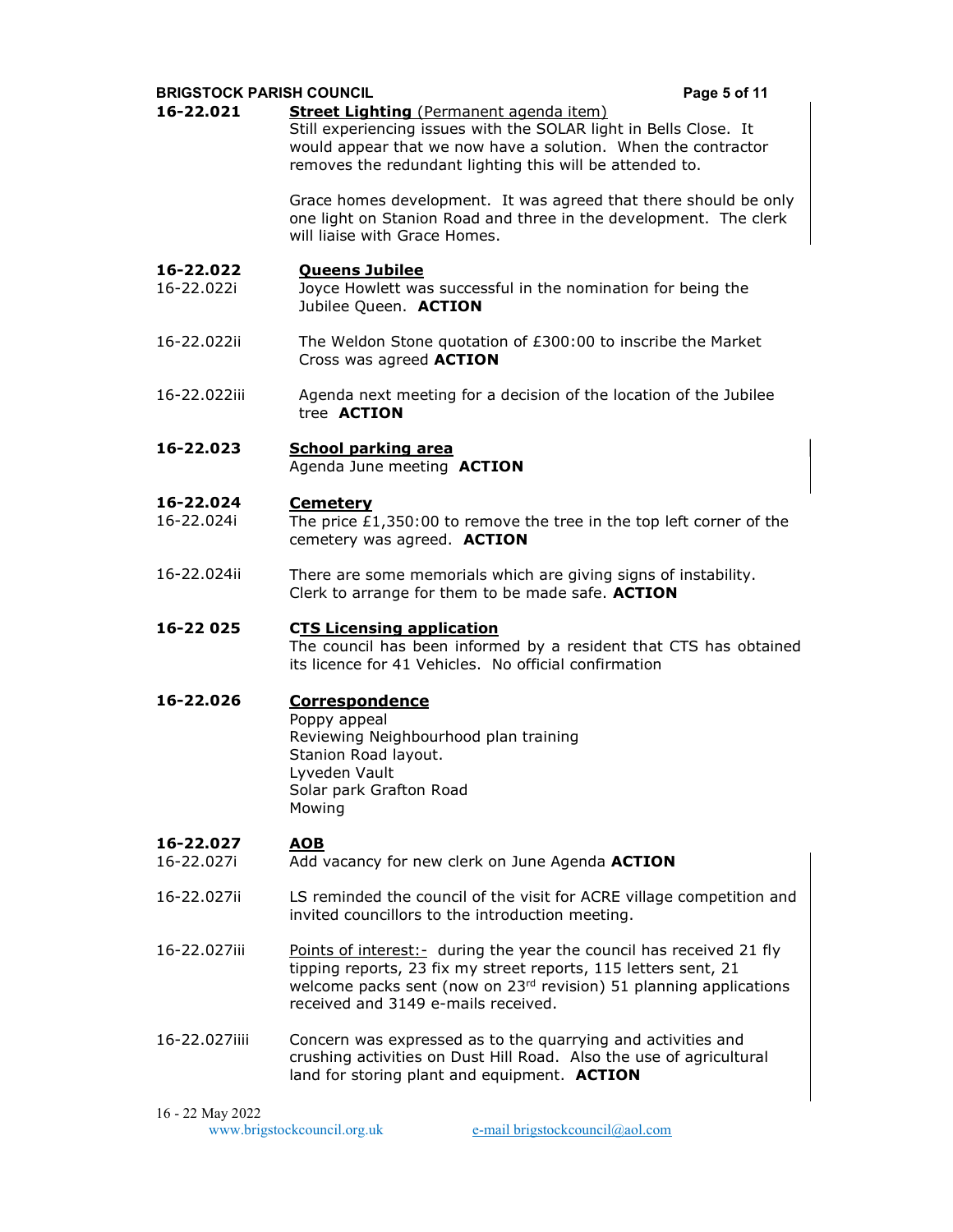## 2022 Meeting Dates

| January  | 19 <sup>th</sup>                    |
|----------|-------------------------------------|
| February | $16^{th}$                           |
| March    | 16 <sup>th</sup>                    |
| April    | 20 <sup>th</sup> Parish Meeting     |
| May      | 18 <sup>th</sup> Parish Council AGM |
| June     | $15^{th}$                           |
| July     | 20 <sup>th</sup>                    |
| August   | No Meeting                          |

## War Memorial Tidy Rota 2022

| Month             | Organisation     | Contact              |
|-------------------|------------------|----------------------|
| January 2022      | Men's Club       | <b>Terry Beckett</b> |
| February 2022     | Parish Council   | Margaret Smith       |
| <b>March 2022</b> | URC.             | Sheila Smith         |
| April 2022        | St Andrew Church | Phil Parrish         |
| May 2022          | Parish Council   | Margaret Smith       |
| June 2022         | Village Hall     | Steph Beckett        |
| July 2022         | Cricket Club     | Pete Burdett         |
| August 2022       | WI               | Lesley French        |
| September 2022    | Historical       | Sally Wilks          |
| October 2022      | Knit and Natter  | Glenda Stephen       |
| November 2022     | Ladies Leisure   | Sharon Eldred        |
| December 2022     | Kurling Group    | Judith Beeby         |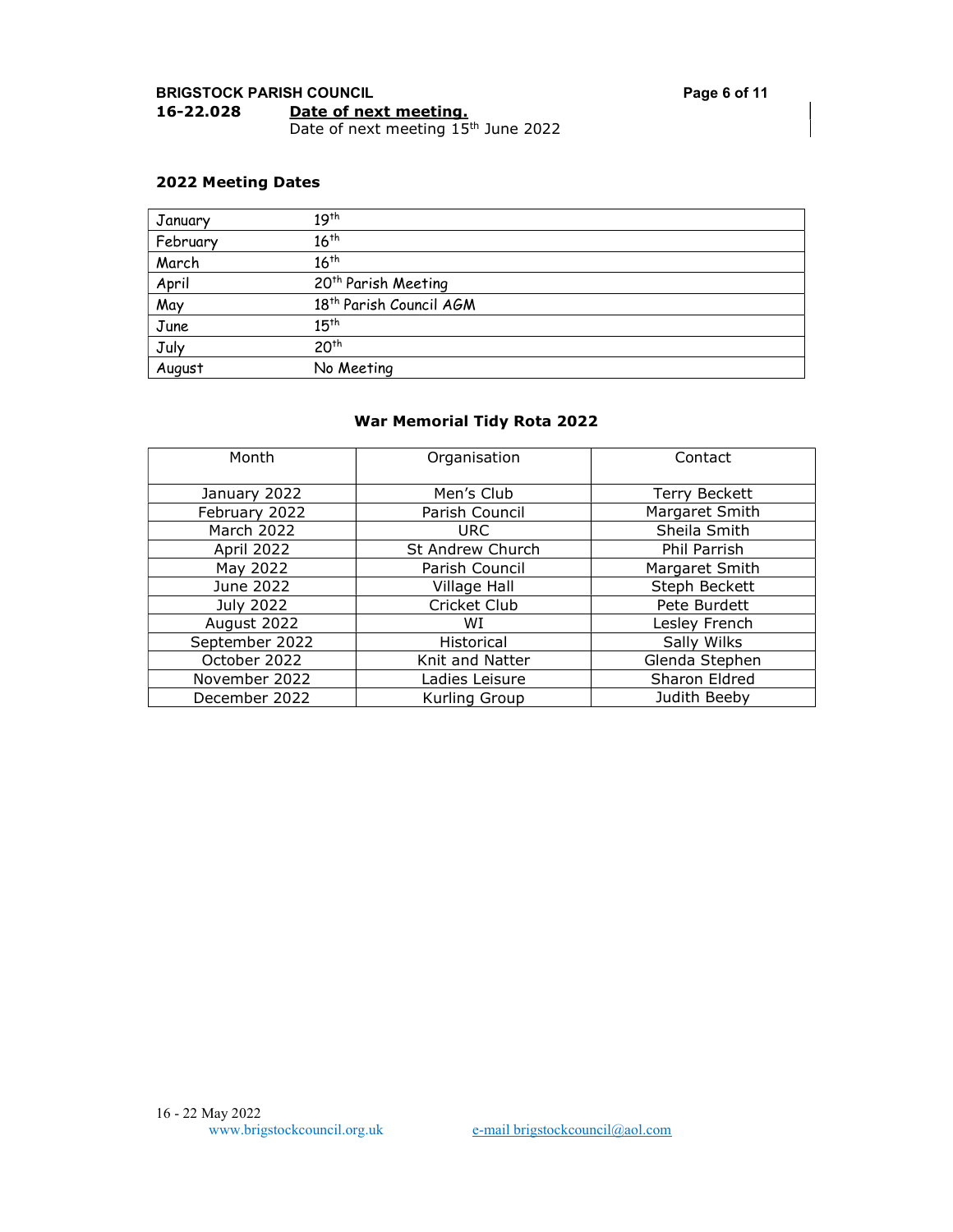| <b>Action Diary</b> |
|---------------------|
|                     |

| Ref         | <b>Completed Actions</b>                                                                                                                                                                                                             |                                               | <b>Resp</b>  | Due by     |
|-------------|--------------------------------------------------------------------------------------------------------------------------------------------------------------------------------------------------------------------------------------|-----------------------------------------------|--------------|------------|
| 15-22.002i  | Concern expressed again at the activities<br>at CTS. Operation were being conducted<br>at 4:20 am with excessive noise and<br>lighting disturbing residents. NNC<br>councillor to discuss with planning<br>enforcement <b>ACTION</b> | May Clerk responded to Transport Commissioner | NNC<br>W&D B | 18/05/2022 |
| 15-22.010   | 5 Year plan The results of the tree survey<br>and other main information is now available<br>to complete the plan. Agenda May meeting.<br><b>ACTION</b>                                                                              |                                               | <b>Clerk</b> | 18/05/2022 |
| 15-22.012i  | It was agreed to accept the quotation<br>£129:90 to repair the stone wall by the<br>meadow gate. Clerk to ask cricket club if<br>they would like to make a contribution.<br><b>ACTION</b>                                            | May Order sent to Mr Croker to undertake work | <b>Clerk</b> | 18/05/2022 |
| 15-22.012ii | <b>MUGA inspection</b> Wickstead quoted an<br>inspection price of £120:00. As the parish<br>inspect it each month it was decided to only<br>have a formal quinquennial inspection. Add<br>to plan <b>ACTION</b>                      | Added to 5 year plan                          | <b>Clerk</b> | 18/05/2022 |
| 15-22.013   | Litter Pick SW suggested ice-cream for<br>children after the litter pick. Agreed<br><b>ACTION</b>                                                                                                                                    | <b>SW Actioned</b>                            | <b>SW</b>    | 18/05/2022 |

16 - 22 May 2022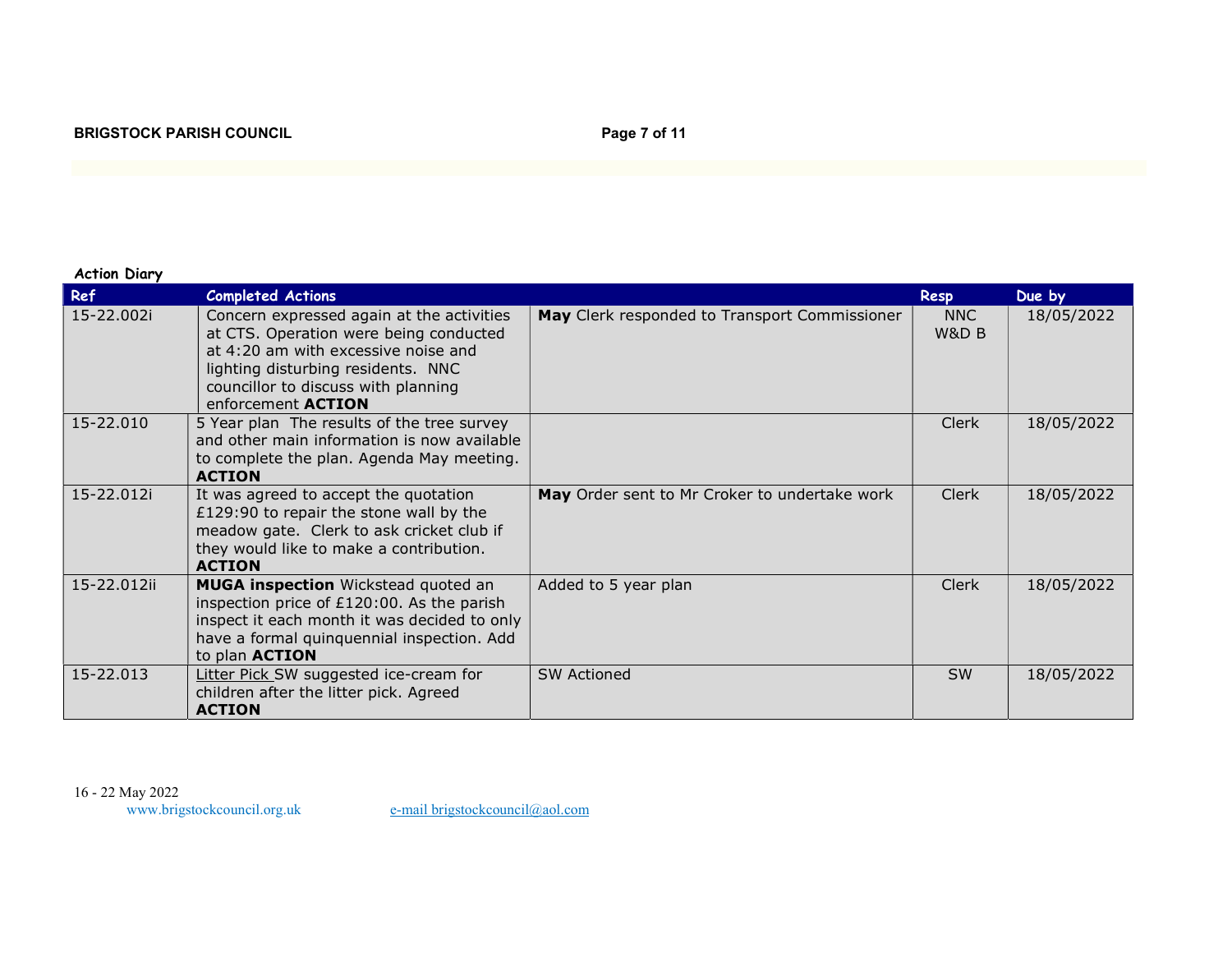# BRIGSTOCK PARISH COUNCIL **Example 2** of 11

| 15-22.018a | Insurance Our renewal premium has gone<br>up by £82 even though we have a fixed<br>term contract | Had discussions with underwriting director<br>increase now £7 | Clerk     | 18/05/2022 |
|------------|--------------------------------------------------------------------------------------------------|---------------------------------------------------------------|-----------|------------|
| 15-22.018b | Beer festival request for serving drink on<br>the meadow clerk to respond ACTION                 | May Responded to beer festival committee                      | Clerk     | 18/05/2022 |
| 15-22.018c | Lyveden Vault issues with wall. Clerk to<br>investigate <b>ACTION</b>                            | May This is not the responsibility of the parish              | Clerk     | 18/05/2022 |
| 15-22.018d | Equality & Diversity Policy comments. SD to<br>review existing document ACTION                   | May SD has reviewed existing policy                           | <b>SD</b> | 18/05/2022 |
|            |                                                                                                  |                                                               |           |            |

# Action Diary

| Ref         | <b>Outstanding Actions</b>                                                                                                                                                                                                                                                                                                               |                                                                                                                                                                                                                                                                                                                                                                                                                                                  | Resp      | Due by     |
|-------------|------------------------------------------------------------------------------------------------------------------------------------------------------------------------------------------------------------------------------------------------------------------------------------------------------------------------------------------|--------------------------------------------------------------------------------------------------------------------------------------------------------------------------------------------------------------------------------------------------------------------------------------------------------------------------------------------------------------------------------------------------------------------------------------------------|-----------|------------|
| 15-21.013ii | SW to put together a simple emergency<br>plan with effective communication<br>structure See 13-203021iii ACTION                                                                                                                                                                                                                          | June Initial meeting taken place. Follow on<br>meeting to be arranged.<br><b>Sept Progressing</b><br><b>Oct</b> progressing<br><b>Nov</b> Progressing<br>May Meeting held on 16 <sup>th</sup> to develop direction                                                                                                                                                                                                                               | <b>SW</b> | 17/02/2021 |
| 02-21.017   | There has been a 3 <sup>rd</sup> accident (this one<br>serious) in the past 6 months regarding<br>residents having to walk on the road in<br>Stable Hill due to parking inconsiderately.<br>The water running down the road caused<br>a very slippery surface. Clerk to contact<br>the authorities to get a resolution.<br><b>ACTION</b> | May 21 Reported to Fix My Street and had<br>meeting with Sarah Barnwell<br><b>June</b> Received a note from highways stating<br>they would undertake a repair within 28 days.<br>Aug Report received that Highways had closed<br>job. Got in touch with W Brackenbury who has<br>confirmed it is still ongoing<br><b>Sept</b> No action to date<br><b>Nov</b> Contacted highways who are now looking<br>into it.<br>Jan 22 Chased Sarah Barnwell | Clerk     | 19/05/2021 |

16 - 22 May 2022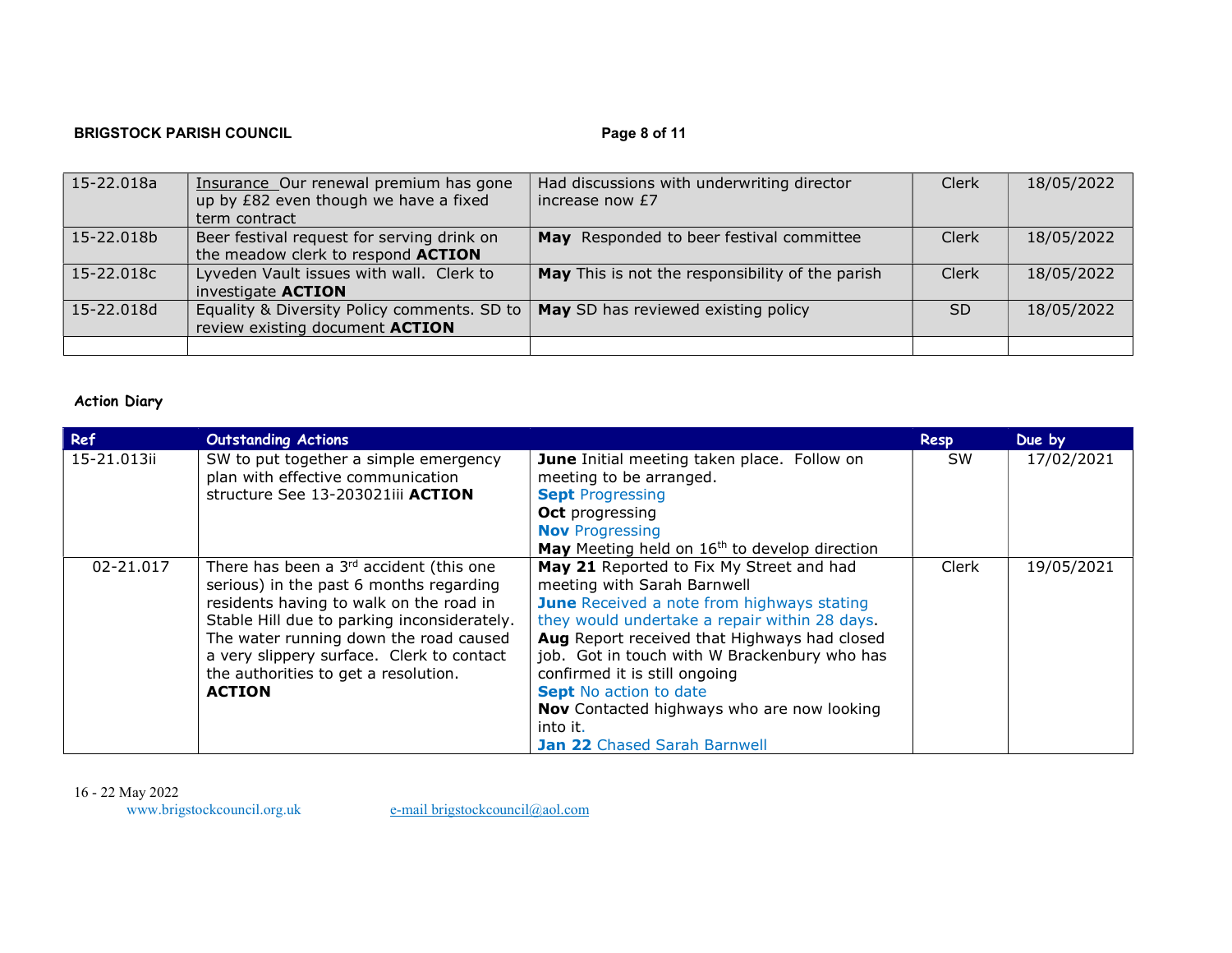# BRIGSTOCK PARISH COUNCIL **Example 2** of 11

| 04-21.009ii   | A group comprising of SW, FP, MM formed<br>to report on how the flooding grant should<br>be spent. ACTION                                                                                                                                              | June This will be assessed in the group looking<br>at emergency planning<br>Sept Not progressed at present<br>Nov Waiting for section 19 report<br>2022 Mar Section 16 report still not received<br>SW to Chase                                                                                                    | SW, FP,<br>MМ<br><b>SW</b> | 16/06/2021 |
|---------------|--------------------------------------------------------------------------------------------------------------------------------------------------------------------------------------------------------------------------------------------------------|--------------------------------------------------------------------------------------------------------------------------------------------------------------------------------------------------------------------------------------------------------------------------------------------------------------------|----------------------------|------------|
| 04-21.009iiii | 02-21.017 Due to the issues with parking<br>in Stable Hill the clerk to ask Highways if<br>the path can be widened. ACTION                                                                                                                             | May e-mailed Sarah Barnwell for update and<br>copied W. Brackenbury<br><b>June NS to chased</b><br><b>JULY</b> Thought not possible but no firm decision<br><b>Nov</b> NS to case Sara Barnwell again<br>2022 Mar still no definitive response                                                                     | Clerk                      | 16/06/2021 |
| 13-22.004     | Police report Clerk to put local police<br>officer details on the noticeboard ACTION                                                                                                                                                                   | 2022 Feb Sent e-mail to police for photos<br>24/02/22<br>Mar None available at present                                                                                                                                                                                                                             | Clerk                      | 20/03/2022 |
| 13-22.010     | Street furniture A request has been made<br>for a seat on Station Road, as some of the<br>elderly find it a tiring walk from the village<br>to Bells Close/Swan Avenue. This was<br>agreed in principle. Clerk to investigate<br>grant funding. ACTION | Mar Waiting responses for available grants<br>Apr Clerk to apply for NNC councillor grant                                                                                                                                                                                                                          | Clerk                      | 20/03/2022 |
| 13-22.019i    | Issues reported to clerk regarding CCTV<br>on the Swan Avenue MK12 link. Clerk to<br>establish its legality. ACTION                                                                                                                                    | Feb Clerk e-mailed householder<br>Response from House Holder<br>Feb response received                                                                                                                                                                                                                              | Clerk                      | 20/03/2022 |
| 13-22.019iiii | Issues regarding Longhurst not<br>responding to maintenance request fence<br>on Church Walk <b>ACTION</b>                                                                                                                                              | Jan E-mailed Longhurst 5/01/22 and 15/02/22<br>no response.<br>Feb Response received on 20/02/22<br>Mar Chased Longhurst again<br>Mar Order issued for its repair no date<br>Mar 22 <sup>nd</sup> Chased for a repair completion date<br>Apr Fence repaired. Bodge job<br>May Order placed for whole fence renewal | Clerk                      | 20/03/2022 |

16 - 22 May 2022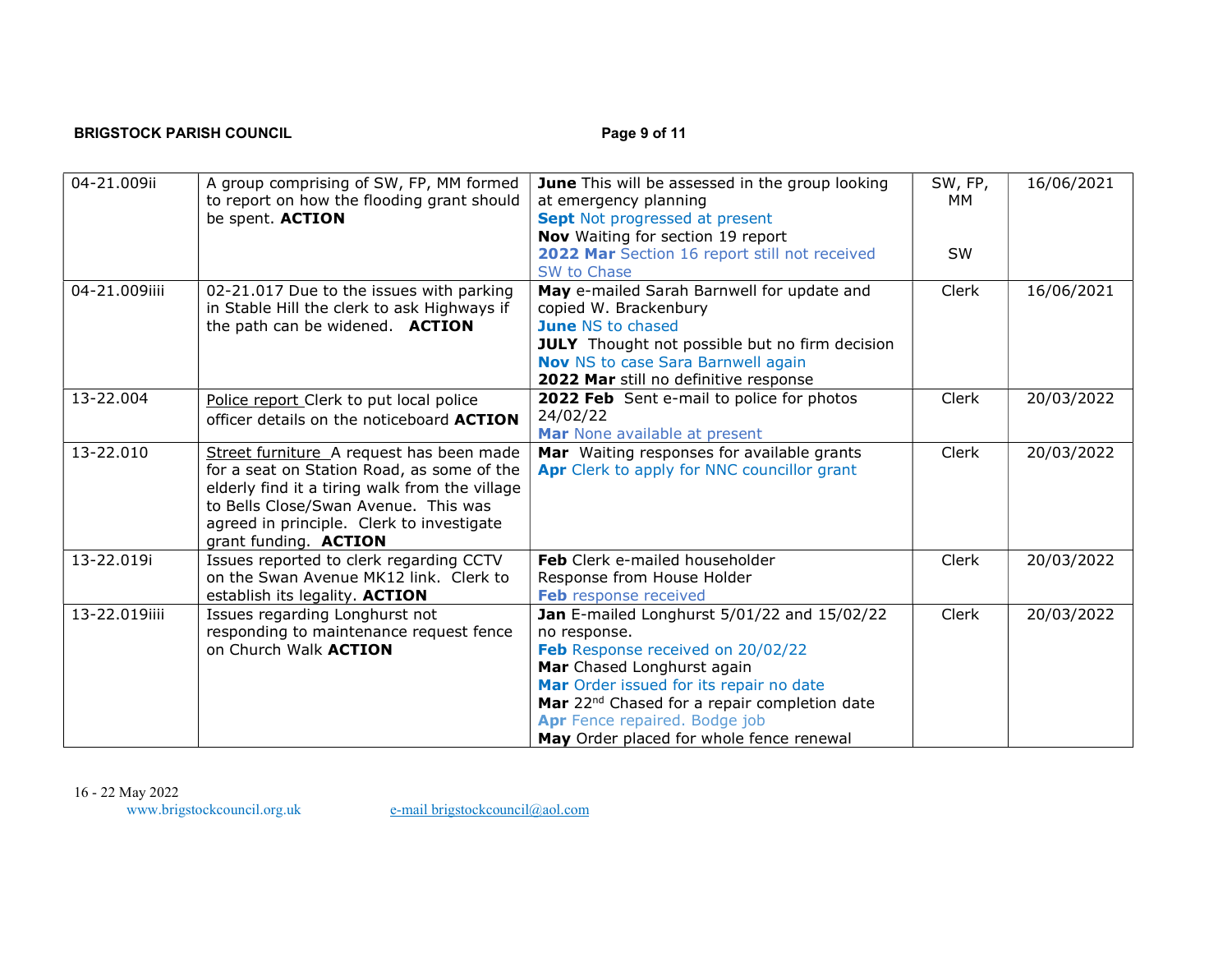# BRIGSTOCK PARISH COUNCIL **Example 20 and 20 and 20 and 20 and 20 and 20 and 20 and 20 and 20 and 20 and 20 and 20 and 20 and 20 and 20 and 20 and 20 and 20 and 20 and 20 and 20 and 20 and 20 and 20 and 20 and 20 and 20 and**

| 04-21.009ii  | Flooding. Section 19 report still not<br>received SW to Chase ACTION                                                                            |                                           | <b>SW</b>           | 20/04/2022 |
|--------------|-------------------------------------------------------------------------------------------------------------------------------------------------|-------------------------------------------|---------------------|------------|
| : 15-22.018e | Cemetery trees bordering Mauntly Avenue<br>properties. Clerk to resolve <b>ACTION</b>                                                           | May Have received one quotation £2,700:00 | Clerk               | 18/05/2022 |
| 15-22.018f   | Concern was expressed regarding the level<br>of rubbish on the A6116. NNC councillors<br>agreed to enquire if anything could be<br>done. ACTION |                                           | <b>NNC</b><br>W&D B | 18/05/2022 |

| Ref         | <b>New Actions</b>                         | Resp  | Due by     |
|-------------|--------------------------------------------|-------|------------|
| 16-22.012ii | Concern expressed as to the lack of        | Clerk | 15/06/2022 |
|             | enforcement information on the woodyard    |       |            |
|             | clerk to chase <b>ACTION</b>               |       |            |
| 16-22.014   | Finance and management risk assessment     | Clerk | 15/06/2022 |
|             | tabled at the meeting. It was agreed this  |       |            |
|             | should be signed off at the June Meeting   |       |            |
|             | <b>ACTION</b>                              |       |            |
| 16-22.016   | Equality Policy was reviews by SD. The     | Clerk | 15/06/2022 |
|             | revised document was tabled at the         |       |            |
|             | meeting. It was agreed this should be      |       |            |
|             | signed off at the June Meeting ACTION      |       |            |
| 16-22.017   | Concern expressed at the systems being     | Clerk | 15/06/2022 |
|             | put in place to deal with the Cowthick     |       |            |
|             | development. Previously at a meeting with  |       |            |
|             | our MP a meeting was to be arranged with   |       |            |
|             | the interested parties to go through these |       |            |
|             | systems. The meeting has not taken place.  |       |            |
|             | Clerk to write to MP ACTION                |       |            |

16 - 22 May 2022